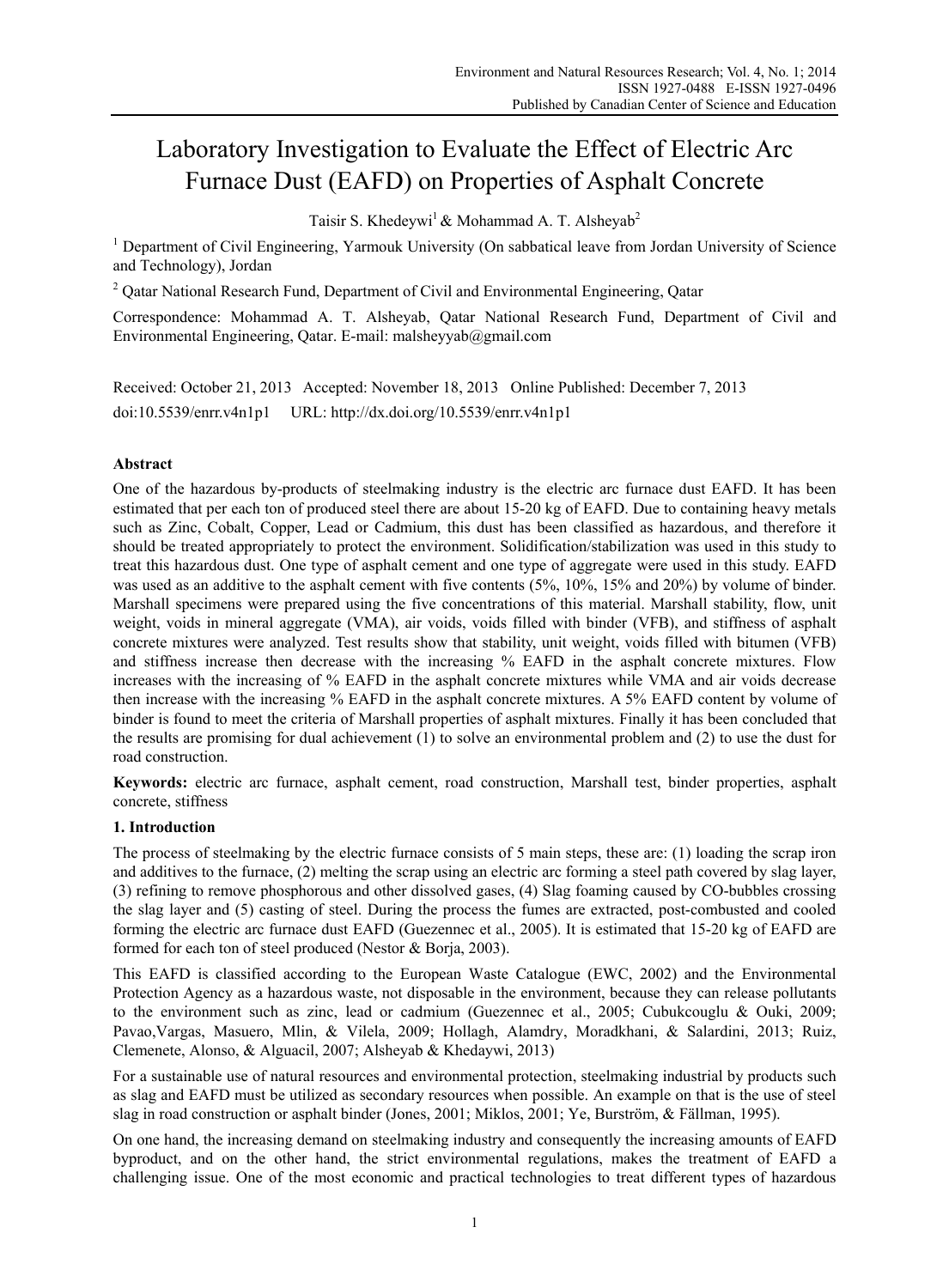waste is the solidification/stabilization (S/S) (Barth, 1990; Cubukcouglu & Ouki, 2012).

According to EPA definition (EPA, 1997; Portland Cement Association, 1991), Solidification refers to processes that encapsulate a waste to form a solid material and to restrict contaminant migration by decreasing the surface area exposed to leaching and/or by coating the waste with low-permeability materials. Solidification can be accomplished by a chemical reaction between a waste and binding (solidifying) reagents or by mechanical processes. Solidification of fine waste particles is referred to as microencapsulation, while solidification of a large block or container of waste is referred to as macroencapsulation, and stabilization refers to processes that involve chemical reactions that reduce the leachability of a waste. Stabilization chemically immobilizes hazardous materials or reduces their solubility through a chemical reaction. The physical nature of the waste may or may not be changed by this process. Many materials can be used as a binder in S/S; organic binders include asphalt, organophilic clay, or activated carbon; and inorganic binders that may include cement, fly ash, lime, phosphate, soluble silicates, or sulfur. This study will focus on using asphalt as the binding agent (Alsheyab  $\&$ Khedaywi, 2013).

There are about 13 steelmaking factories in Jordan and United Iron and Steel Manufacturing Company was chosen as a case study for this research. In this factory, for each ton of steel produced, the amount of EAFD is about 25-30 kg. The produced amounts of EAFD byproduct is collected and stored underground without any treatment. This could be a potential risk for the aquifers of the surrounding area, especially that Jordan is one of poorest countries in water resources. This situation was the driving force for us to investigate an appropriate solution.

In previous study, the authors of this research studied the effect of electric arc furnace dust (EAFD) on properties of asphalt cement mixture (Alsheyab & Khedaywi, 2013). A continuation to their previous study, the authors conducted a laboratory investigation to evaluate the effect of EAFD on properties of asphalt concrete. The objectives of this research are as follows: (i) To investigate the feasibility of using the EAFD as an additive to asphalt concrete mixtures. (ii) To analyze the effect of this EAFD on the properties of asphalt concrete mixtures. (iii) To determine the optimum EAFD that should be added to asphalt cement to give the best properties of asphalt concrete mixtures. (iv) To check the applicability of the EAFD – asphalt mixture for road construction; surface treatments for roads, airfields and other trafficked areas.

#### **2. Material Used**

The materials used in the research are:

#### *2.1 Aggregate*

One type of limestone aggregate was used, which was brought from Al-Halabat queries in the northeast part of Jordan. Gradation type was used according to the Ministry of Public Works and Housing (MPWH) specifications in Jordan. Table 1 shows the aggregate gradation. Table 2 presents aggregate properties used in this research.

| Sieve size               | Specification limits* (% Passing) | % Passing (midpoint) |
|--------------------------|-----------------------------------|----------------------|
| 1" (25mm)                | 100                               | 100                  |
| $\frac{3}{4}$ " (19mm)   | $90 - 100$                        | 95.0                 |
| $\frac{1}{2}$ " (12.5mm) | 71-90                             | 80.5                 |
| $3/8$ " (9.5mm)          | 56-80                             | 68.0                 |
| No.4(4.75mm)             | $35 - 65$                         | 50.0                 |
| No.8 (2.35mm)            | 23-49                             | 36.0                 |
| $No.20 (850 \mu m)$      | 14-43                             | 28.5                 |
| $No.50(300 \mu m)$       | $5-19$                            | 12.0                 |
| $No.80(180 \mu m)$       | $4 - 15$                          | 9.5                  |
| No. $200(75 \mu m)$      | $2 - 8$                           | 5.0                  |

Table 1. Aggregate gradation used in the mixtures

\* Ministry of Public Works and Housing (MPWH) specification wearing mix.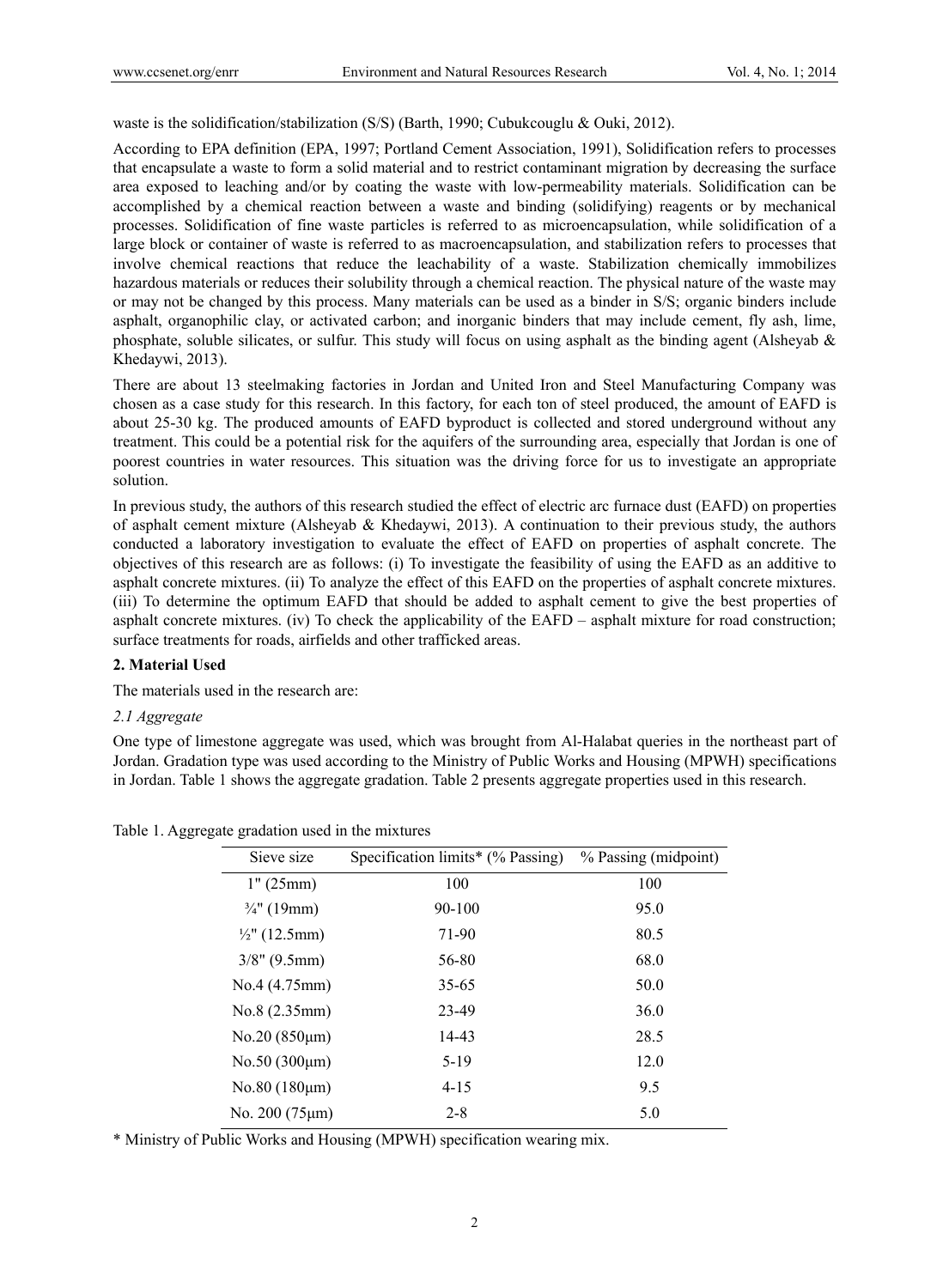| Aggregate type (Limestone) | <b>ASTM</b> test Designation | Bulk specific Gravity | Apparent specific Gravity | Absorption $(\%)$ |
|----------------------------|------------------------------|-----------------------|---------------------------|-------------------|
| Coarse                     | C127                         | 2.523                 | 2.660                     | 2.03              |
| Fine                       | C <sub>128</sub>             | 2.488                 | 2.702                     | 3.89              |
| Mineral filler             | C128                         | 2.65                  | 2.788                     | 4.20              |

Table 2. Aggregate properties used in the research

#### *2.2 Asphalt Cement*

One penetration grade of asphalt cement (60-70) decimillimeter was used in this study. Asphalt was obtained from the Jordan Petroleum Refinery Company in Zerqa/Jordan, and it is widely used in flexible pavement construction. Table 3 presents the physical properties of this asphalt.

Table 3. Physical properties of asphalt

| Properties                                         | <b>Methods</b>       | <b>Test Result</b> |
|----------------------------------------------------|----------------------|--------------------|
| Penetration (0.1 mm), $25^{\circ}$ C, 100 g, 5 sec | ASTM D 5             | 65                 |
| Ductility (cm) at $25^{\circ}$ C                   | ASTM D 113           | 108                |
| Specific gravity at $25^{\circ}$ C                 | ASTM D 70            | 1.010              |
| Softening point $(^{\circ}C)$                      | ASTM D <sub>36</sub> | 50.3               |
| Flash Point $(^{\circ}C)$                          | ASTM D92             | 312.5              |
| Fire Point $(^{\circ}C)$                           | ASTM D92             | 318                |
|                                                    |                      |                    |

## *2.3 Electric Arc Furnace Dust*

EAFD was provided by United Iron and Steel Manufacturing Company in Jordan and it was characterized at the laboratories of the Royal Scientific Society in Jordan. The results of analysis are summarized in Table 4, where it shows that the major components are ferric oxide (Fe<sub>2</sub>O<sub>3</sub> = 32%) and zinc oxide (ZnO = 29%). All samples of EAFD used in this research were passing No. 200 sieve.

Table 4. EAFD characterization (weight %)

| Compound                       | Percentage |  |
|--------------------------------|------------|--|
| Fe <sub>2</sub> O <sub>3</sub> | 32         |  |
| ZnO                            | 29         |  |
| $Al_2O_3$                      | 1.28       |  |
| Cu <sub>2</sub> O              | 0.7        |  |
| SiO <sub>2</sub>               | 4          |  |
| Loss on ignition at 1000 °C    | 11.63      |  |
| CaSO <sub>4</sub>              | 3.43       |  |
| CaCl <sub>2</sub>              | 1.91       |  |
| CaO                            | 1.4        |  |
| NaCl                           | 5.79       |  |
| $K_2O$                         | 2.7        |  |
| MgO                            | 4.66       |  |
| Others                         | 1.5        |  |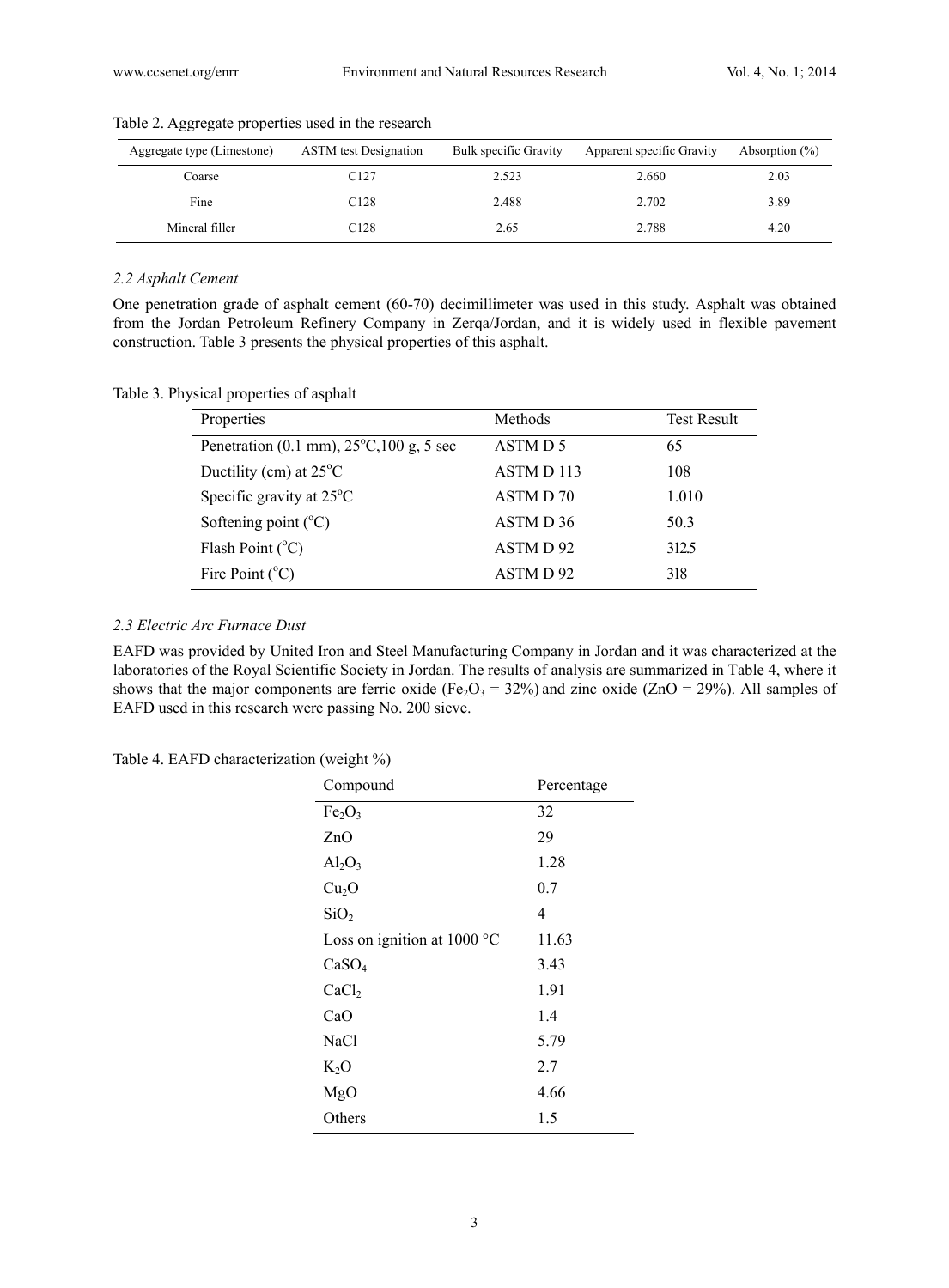# **3. Laboratory Work**

# *3.1 Preparation of EAFD - Asphalt Binder*

It has been decided to study different volume percentages of EAFD – asphalt binder. The studied percentages are: 5, 10, 15 and 20% of EAFD by volume of binder. It has been realized that percentages of EAFD more than 20% were difficult to mix with asphalt. For each experiment, the corresponding weight to each volume percentage for both the asphalt and EAFD was prepared. The asphalt was heated while adding the corresponding volume of EAFD with mixing to guarantee a homogeneous mixture for each experiment. Mixtures were left to cool down to ambient temperature to be ready for mixing with aggregate. At the end of the mixing operation, the EAFD asphalt binder was mixed with the heated aggregate to prepare EAFD asphalt concrete specimens.

## *3.2 Determination the Optimum Asphalt Content for Conventional Mixes*

To determine the optimum asphalt content by weight of total mix, Marshall mix design procedure (ASTM D1559) was followed as a part of this study (Asphalt Institute, 2008). Three specimens at each asphalt content (4.0, 4.5, 5.0, 5.5, and 6.0%) were tested for stability, flow, air voids, unit weight, and voids in mineral aggregate.

The optimum asphalt content, which was the average of asphalt contents that meet optimum stability, maximum unit weight, and 4% air voids, was determined. The value of the optimum asphalt content found to be 5.4% by total weight of asphalt concrete mixture.

To determine the optimum asphalt content for the mixture, the procedure indicated by the standard American Institute MS - 2 Manual (Asphalt Institute, MS - 2, 1988) and ASTM D1559 was followed.

1) Aggregate was washed, dried, and sieved according to MPWH specifications. Approximately 1,200 gm of aggregate was taken to prepare Marshall specimen. The aggregate was heated to 149°C (300°F) for 24 hours in an oven.

2) Molds and collars were heated to 149°C (300°F) for 24 hours in an oven.

3) The asphalt was heated to 149°C (300°F) for one hour.

4) The hot aggregate and hot asphalt were mixed until full coating is achieved.

5) The prepared mixture was placed in a Marshall mold.

6) Each specimen was compacted 50 blows on each face to represent a medium traffic.

7) Three samples from each asphalt level (4.0, 4.5, 5.0, 5.5, and 6.0%) of the total weight of the mix were prepared.

8) Specimens were extruded from the Marshall molds after 24 hours. Height and weight measurements were conducted to determine unit weight of each specimen.

9) Specimens were submerged in water at 60°C for 40 minutes before testing.

10) Specimens were tested by using Marshall apparatus to determine stability, and flow values.

The optimum asphalt content was found to be 5.4% by total weight of mixture.

# *3.3 Measurement the Marshall Properties of Asphalt – EAFD Concrete Mixes*

To determine the Marshall properties of the asphalt – EAFD concrete, the Marshall test method procedure was used to prepare specimens for the EAFD content of 0, 5, 10, 15, and 20% by volume of binder. All of tests specimens were tested for Marshall stability, flow, unit weight, voids in mineral aggregate, air voids, voids filled with binder and Marshall stiffness. The tests were conducted according to Asphalt Institute Manual, MS - 2, (1988) and ASTM D1559.

## **4. Test Results and Discussion**

# *4.1 Effect of EAFD on Marshall Stability*

Figure 1 shows the effect of EAFD on Marshall stability of asphalt concrete mixtures for each EAFD concentration. Figure 1 shows that the Marshall stability increases then decreases with the increasing of percentages EAFD in the binder.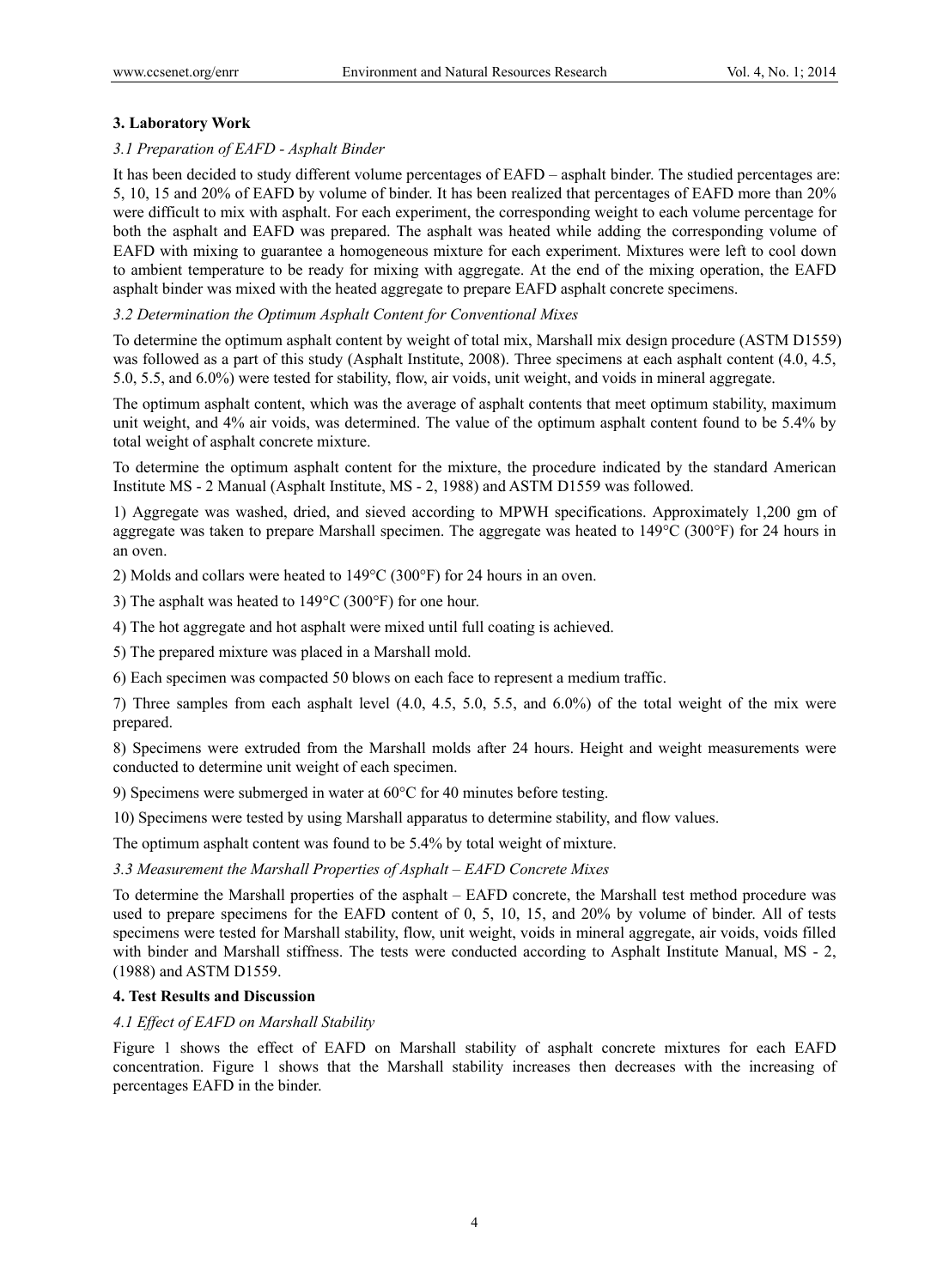

Figure 1. Relationship between Percent EAFD and Marshall stability

Based on the data given in Figure 1, the following equation was developed:

$$
Y_1 = -1.1086x^2 + 32.731x + 1037.8 \quad (R^2 = 0.8797)
$$
 (1)

Where

 $Y_1$  = Marshall stability of asphalt concrete mixtures.

 $x = \frac{9}{6}$  of EAFD by volume of binder.

## *4.2 Effect of EAFD on Flow*

Figure 2 shows the effect of EAFD on Marshall flow of asphalt concrete mixtures for each EAFD concentration. Figure 2 shows that the Marshall flow increases with the increasing of waste concentration in the binder. This is due to that the cohesion of the binder decreases and hence, the mixture trends to flow more.



**EAFD (%)**

Figure 2. Relationship between percent EAFD and Marshall flow

Based on the data given in Figure 2, the following equation was developed:

$$
Y_2 = 0.11x + 18.86 \quad (R^2 = 0.9783)
$$
 (2)

Where

 $Y_2$  = Flow of asphalt concrete mixtures.

 $x = \frac{9}{6}$  of EAFD by volume of binder.

## *4.3 Effect of EAFD on Unit Weight*

Figure 3 shows the effect of EAFD on the unit weight of asphalt concrete mixtures for each EAFD concentration. Figure 3 shows that the unit weight increases then decreases with the increasing percentages of EAFD in the binder. At 10% less air voids in the mix will be filled with binder and hence, lower unit weight will result.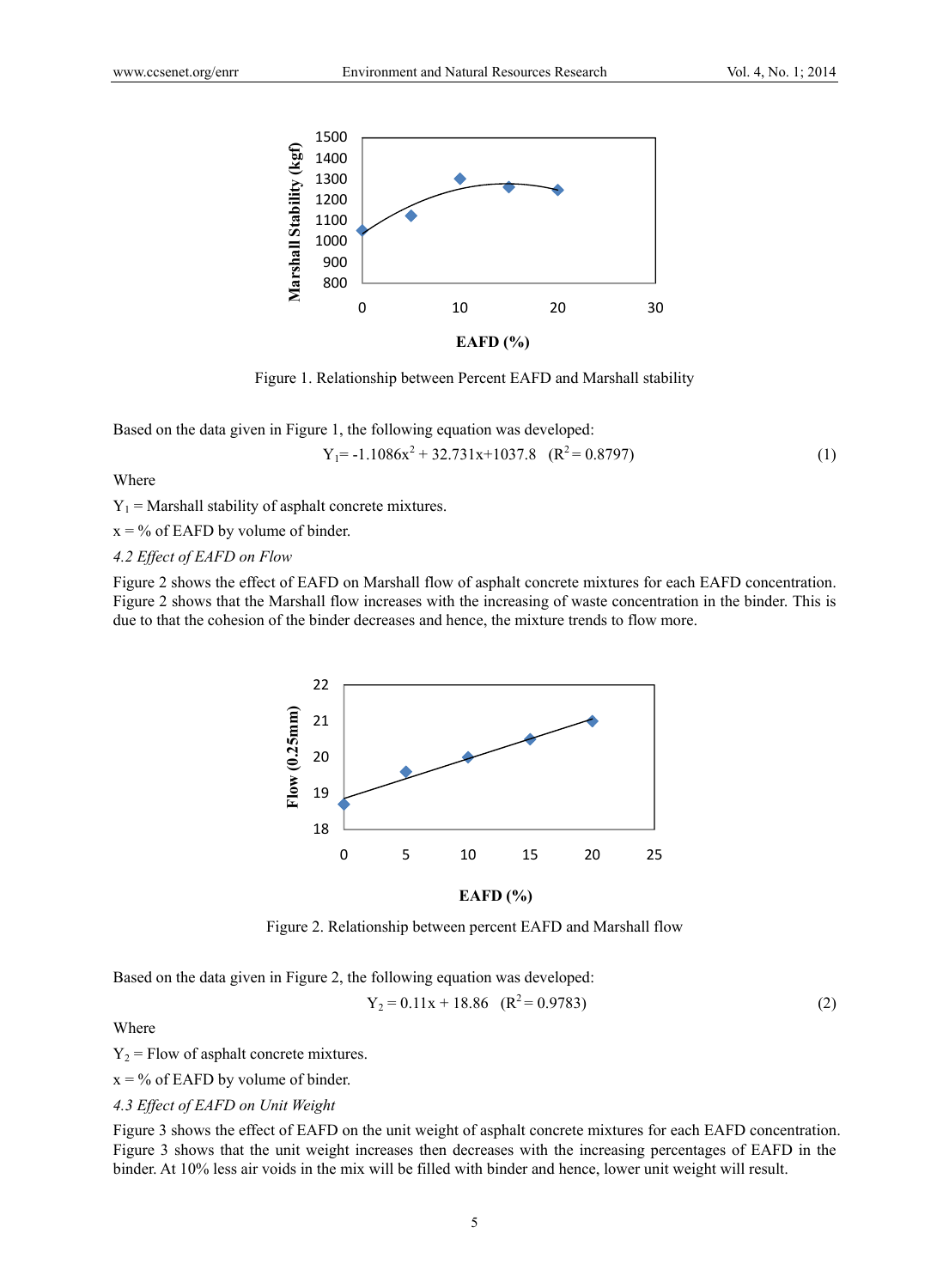

Figure 3. Relationship between Percent EAFD and unit weight

Based on the data given in Figure 3, the following equation was developed:

$$
Y_3 = -0.0003x^2 + 0.0084x + 2.278 \quad (R^2 = 0.8271)
$$
 (3)

Where

 $Y_3$  = Unit weight of asphalt concrete mixtures.

 $x = \frac{9}{6}$  of EAFD by volume of binder.

## *4.4 Effect of EAFD on Voids in Mineral Aggregate (VMA)*

Figure 4 shows the effect of EAFD on voids in mineral aggregate of asphalt concrete mixtures for each EAFD concentration. Figure 4 shows that voids in mineral aggregate decreases then increases with the increasing of EAFD concentration in the binder.



Figure 4. Relationship between percent EAFD and voids in mineral aggregate (VMA)

Based on the data given in Figure 4, the following equation was developed:

$$
Y_4 = 0.0274x^2 - 0.521x + 14.693 \quad (R^2 = 0.8784)
$$
 (4)

Where

 $Y_4$  = VMA of asphalt concrete mixtures.

 $x = \frac{9}{6}$  of EAFD by volume of binder.

*4.5 Effect of EAFD on Air Voids* 

Figure 5 shows the effect of EAFD on air voids of asphalt concrete mixtures for each waste toner concentration. Figure 5 shows that the air voids decreases then increases with the increasing percentages of EAFD in the binder.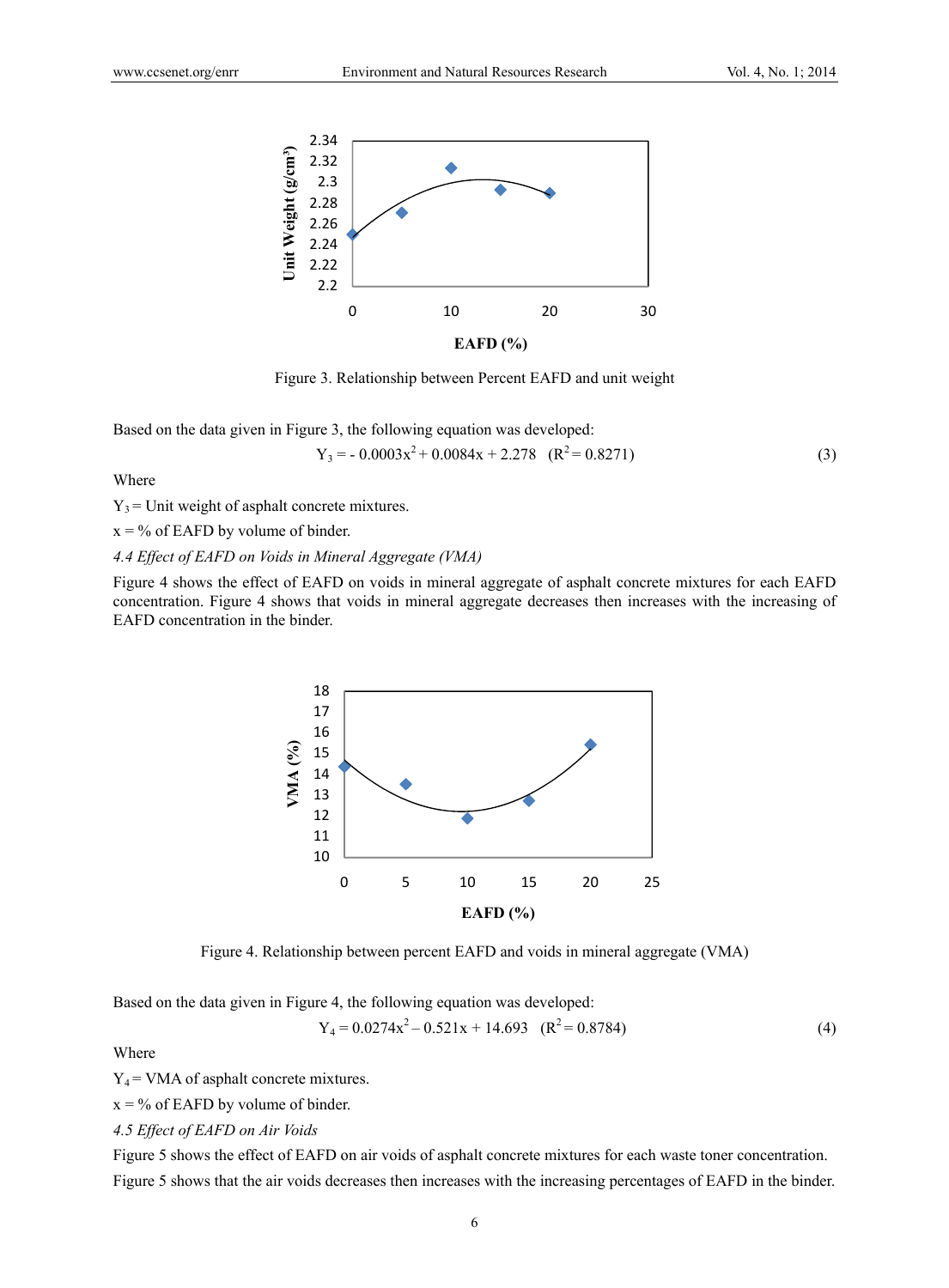

Figure 5. Relationship between Percent EAFD and air voids

Based on the data given in Figure 5, the following equation was developed:

$$
Y_5 = 0.0415x^2 - 0.6661x + 9.1223 \quad (R^2 = 0.9590)
$$
 (5)

Where

 $Y_5$  = Air voids of asphalt concrete mixtures.

 $x = \frac{9}{6}$  of EAFD by volume of binder.

*4.6 Effect of EAFD on Voids Filled With Binder (VFB)* 

Figure 6 presents the effect of EAFD on VFB of asphalt concrete mixtures for each EAFD concentration. Figure 6 shows that the VFB increases then decreases with the increasing of EAFD concentration in the binder.



Figure 6. Relationship between Percent EAFD and VFB

Based on the data given in Figure 6, the following equation was developed:

$$
Y_6 = -0.17097x^2 + 2.4403x + 38.06 \quad (R^2 = 0.9888)
$$
 (6)

Where

 $Y_6$  = VFB of asphalt concrete mixtures.

 $x = \frac{9}{6}$  of EAFD by volume of binder.

*4.7 Effect of EAFD on Marshall Stiffness* 

Figure 7 presents the effect of EAFD on Marshall stiffness of asphalt concrete mixtures for each EAFD concentration. Figure 7 shows that the Marshall stiffness increases then decreases with the increasing of waste toner concentration in the binder.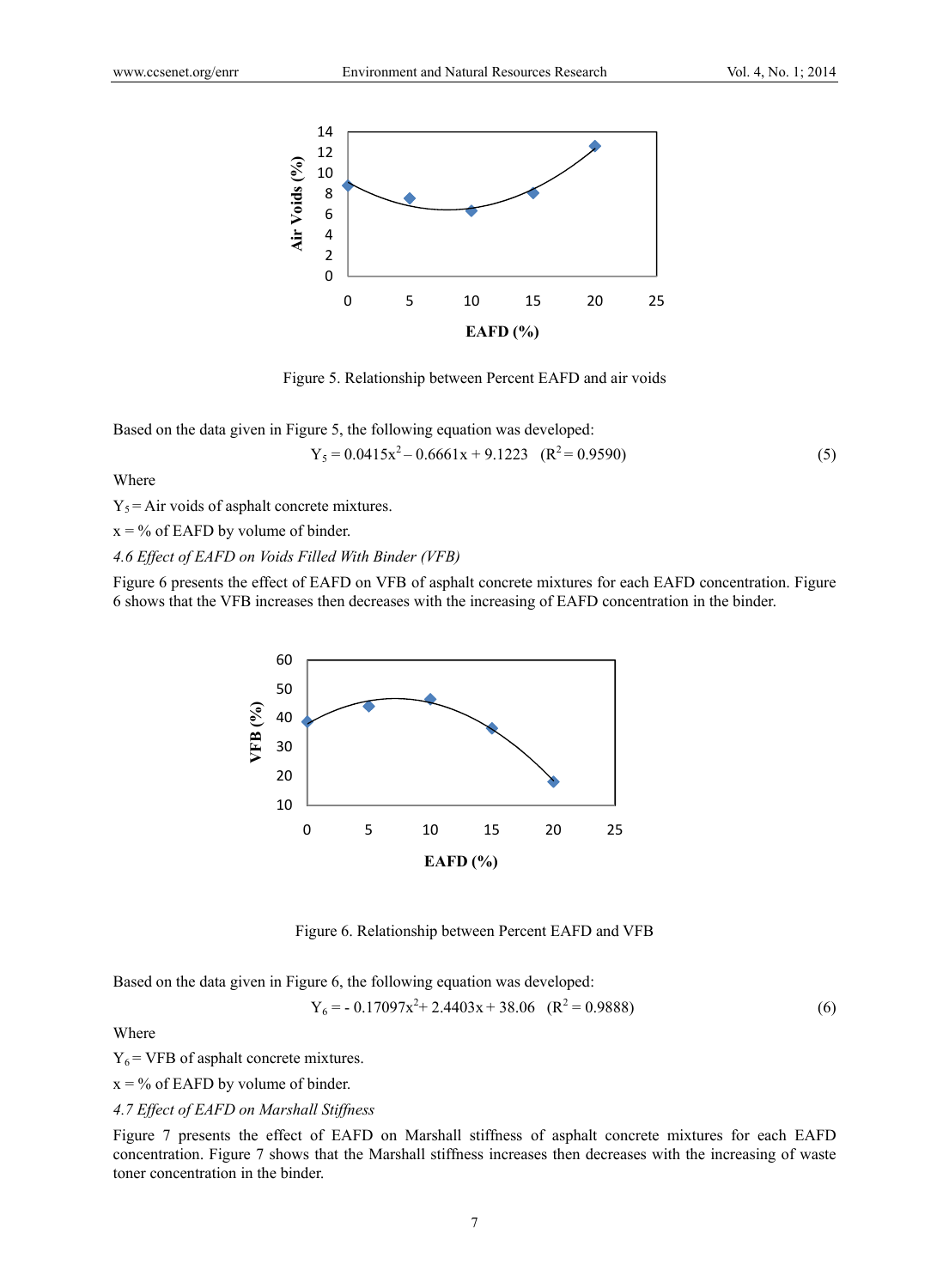

Figure 7. Relationship between percent EAFD and Marshall stiffness

Based on the data given in Figure 7, the following equation was developed:

$$
Y_7 = -0.04587x^2 + 1.0982x + 55.591 \quad (R^2 = 0.5938)
$$
 (7)

Where

 $Y_7$  = Marshall stiffness of asphalt concrete mixtures.

 $x = \frac{0}{0}$  of waste toner by volume of binder.

#### **5. Conclusions**

Based on the results obtained in this study, the following conclusions can be drawn:

1) Marshall stability, unit weight, voids filled with bitumen (VFB) and stiffness increase then decrease with the increasing % EAFD in the asphalt concrete mixtures.

2) Flow increases with the increasing % EAFD in the asphalt concrete mixtures.

3) VMA and air voids decrease then increase with the increasing % EAFD in the asphalt concrete mixtures.

4) A 5% EAFD content by volume of binder is found to meet the criteria of Marshall properties of asphalt mixtures.

5) Finally it has been concluded that the results are promising for dual achievement (a) to solve an environmental problem and (b) to use the dust for road construction.

#### **Acknowledgements**

Authors are grateful to Abdul Hameed Shoman Fund for Supporting Scientific Research for funding this project. Authors also thank United Iron and Steel Manufacturing Company in Jordan, in particular Eng. Mohammad Shawabkeh, Jordan University of Science and Technology and Al-Balqa' Applied University for their support to this project.

## **References**

Alsheyab, M., & Khedaywi, T. (2013). Effect of electric arc furnace dust (EAFD) on properties of asphalt cementmixture. *Resources, Conservation and Recycling, 70*, 38-43. http://dx.doi.org/10.1016/j.resconrec.2012.10.003

Asphalt Insitute. (1988). *Mix Design Methods for Asphalt Concrete and Other Hot-Mix Types*. MS – 2, USA.

- Barth, E. F. (1990). An overview of the history, present status and future direction of solidification/stabilization technologies for hazardous waste treatment. *J. Hazard. Mater., 24*, 103-109.
- Cubukcuoglu, B., & Ouki, S. K. (2009). The use of alternative constituents in cement-based solidification/stabilization of electric arc furnace dust. *Proceedings of the 7th International Conference on Sustainable Management of Waste and Recycled Materials in Construction*, WASCON, Lyon, France, 3-5 June 2009.
- Cubukcuoglu, B., & Ouki, S. K. (2012). Solidification/stabilisation of electric arc furnace waste using low grade MgO. *Chemosphere, 86*(8), 789-796. http://dx.doi.org/10.1016/j.chemosphere.2011.11.007
- EPA. (1997). Innovative Site Remediation Technology, Solidification/Stabilization. *Design & Application,*